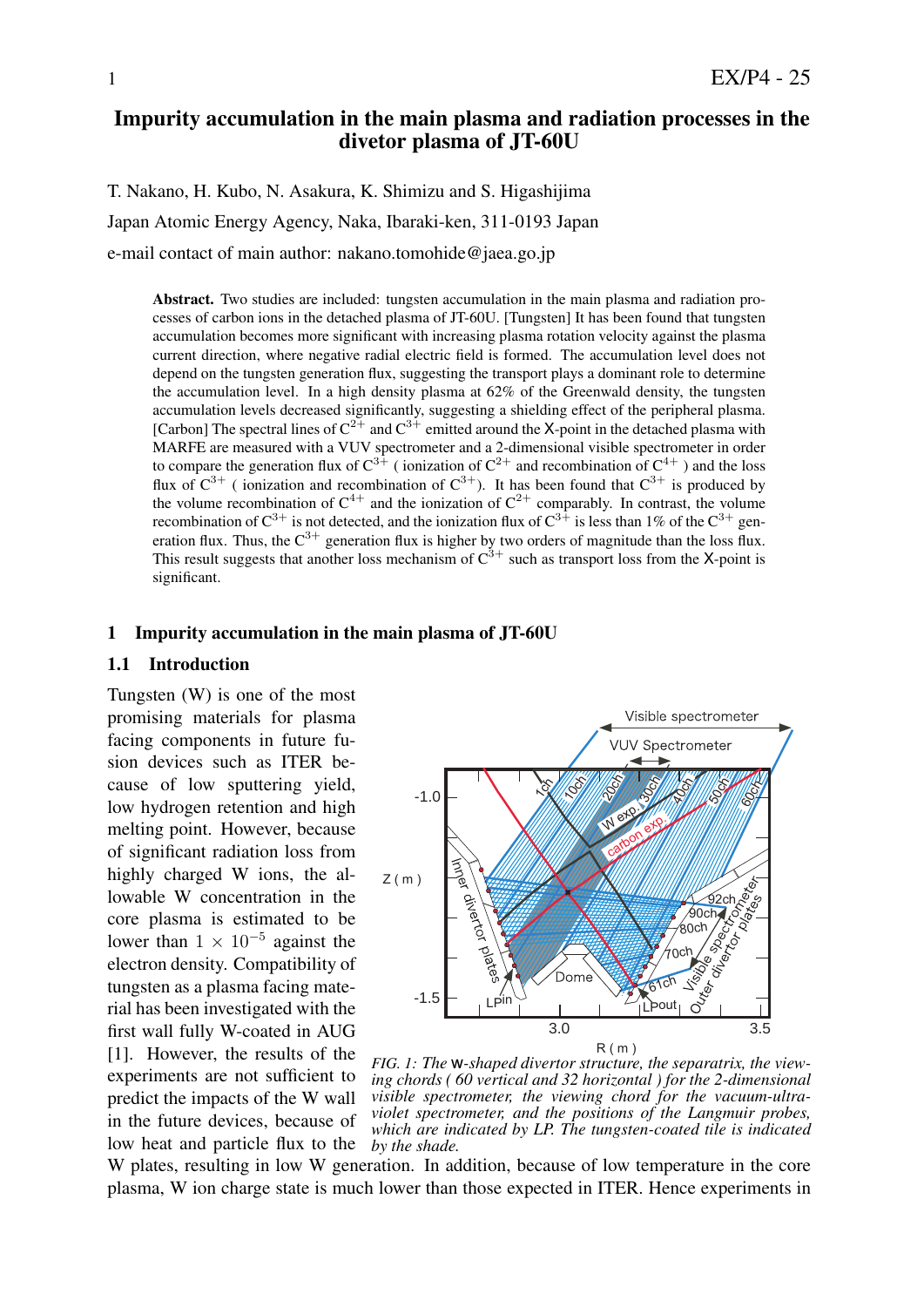large devices with high temperature and high plasma stored energy, associating high heat and particle flux to the W target plates by ELMs, are required to provide better predictions for the compatibility of the W wall. In JT-60U, W transport from the W-coated outer divertor tiles (12 tiles, covering 1/21 toroidal length) has been investigated with  $I_p$  of 1.5 MA,  $B_T$  of 3.3T,  $T_e(0)$ of  $>$  5 keV,  $n_e(0)$  of 6  $\times$  10<sup>19</sup> m<sup>-3</sup> and the plasma stored energy of 3 MJ.

# 1.2 Experimental

JT-60U [2] is a tokamak with a major radius of 3.5 m and a minor radius of 1.0 m. Figure 1 shows a schematic view of the poloidal cross-section of the JT-60U divertor. Carbon fiber composite ( CFC ) materials are used for the divertor plates and the dome plates except for the inner dome wing plate, which is made of isotropic graphite. Tungstencoated tiles at a thickness of  $50 \mu m$  are used as upper divertor tiles. The number of tungstencoated tiles is 12 ( *∼* 1/21 of the toroidal length). The tungsten generation flux is determined from the W I intensity ( 400.9 nm ), measured by a visible spectrometer along the viewing chord number 51 of the visible vertical array. The core accumulation level of tungsten is determined from the W XLV ( $\sim$  6 nm) inten-



*FIG. 2: Waveforms of (a) a line-averaged electron density, NB heating power ( CTR, CO and Perp indicate, respectively, tangential beam lines in the same direction, that in the opposite direction and in the perpendicular direction to the plasma current, (b) plasma rotation velocity at a minor radius of 0.2 m and 0.9 m and (c) W XLV intensity from the main plasma and W I intensity from the divertor plasma.*

sity measured by a VUV spectrometer for the main plasma [3].

Figure 2 shows waveforms of an H-mode discharge with the outer strike point on the W-coated tile at a plasma current of 1.5 MA and a toroidal magnetic field of 3.3 T. Until  $t = 7.0$  s, the Co. tangential neutral beams ( in the same direction of the plasma current ) were injected by the same number of injectors as the CTR. tangential neutral beams ( in the opposite direction ), resulting in nearly zero toroidal plasma rotation as shown in Fig. 2 (b). Then at  $t = 7.0$  s, the Co. beams are replaced with the Perp. beams, leading to negative plasma rotation ( in the opposite direction to the plasma current ). After  $t = 7.0$  s, the W XLV intensity gradually increases while the W I intensity is nearly constant.

To investigate the W accumulation level, the rotation scan experiment were performed. In addition, to investigate the Z-dependence of the accumulation, similar rotation scan experiment were performed for Ar and Kr with the outer strike point not on the W-coated tiles.

### 1.3 Results and discussion

Figure 3 shows the dependence of W accumulation on the toroidal rotation velocity. Here, the W accumulation is defined as W XLV intensity divided by W I intensity and the electron density at the plasma center.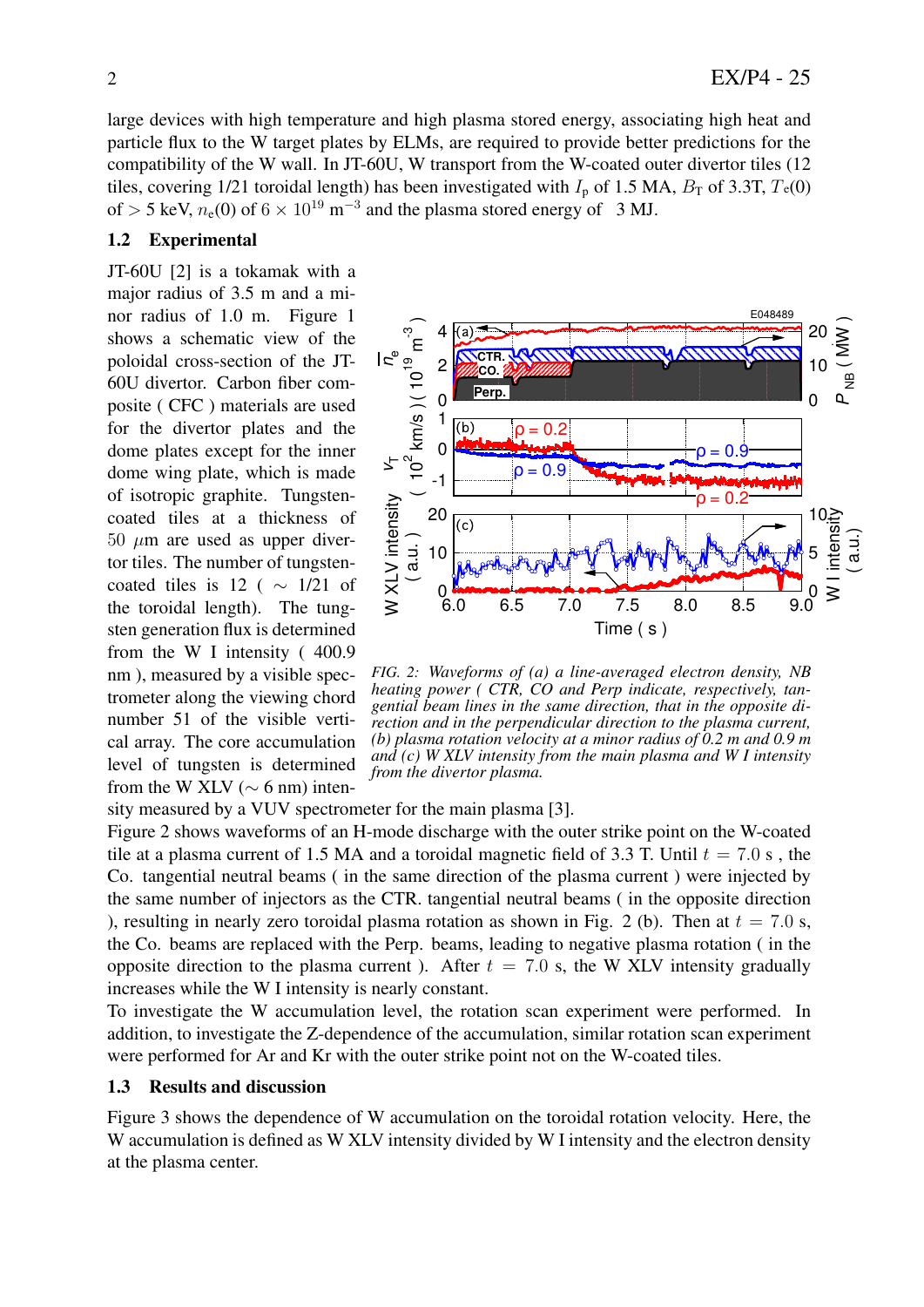Similar definition is used for Ar and Kr accumulation levels. In the positive rotation range  $(v_T > 0)$ , the W XLV intensity is weak while the W I intensity is at a certain level, leading to low W accumulation. Around the rotation velocity of *<sup>−</sup>*0*.*<sup>5</sup> *<sup>×</sup>* <sup>10</sup><sup>5</sup> m/s, with decreasing rotation velocity, the W XLV intensity increases while the W I intensity is constant. This results in an increase of the W accumulation with decreasing toroidal rotation velocity. Fur-



*FIG. 3: (a) W XLV and W I intensity and (b) W, Kr and Ar accumulation level as a function of toroidal rotation velocity at a minor radius of 0.4 m. Dashed lines are to guide reader's eye.*

ther, with decreasing rotation velocity, the W XLV intensity increases while the W I intensity decrease. This results in significant W accumulation although the reason for the decrease of the W I intensity is not known.

In contrast to the W accumulation level, the Kr accumulation level is moderate although the Kr accumulation becomes significant with decreasing rotation velocity. Further the Ar accumulation is the lowest of the three species although the accumulation trend is similar to Kr and W. Comparison of the W accumulation level to the Kr and the Ar accumulation level suggests Z-dependence of the accumulation. The plasma transport code, named TOPICS, indicates that the negative toroidal plasma rotation results in negative radial electric field and that the strength of the electric field becomes high with decreasing rotation velocity. Thus, the radial electric field presumably plays a role for the Z-dependence of the accumulation.

In the discharge with a line-averaged electron density of 62% of the Greenwald density, where the outer divertor plasma is close to detachment, the W XLV intensity is very weak while the W I intensity is still detectable, leading to low W accumulation level. This result indicates that high density peripheral plasma is effective in shielding the W penetration into the main plasma.

# 1.4 Summary

With decreasing plasma toroidal rotation velocity, the Ar, the Kr and the W accumulation level become significant. However, the accumulation level tends to be significant in the order of Z number, *i.e.,* Ar, Kr and W, indicating Z-dependence of the accumulation. According to the calculation results of the plasma transport code, the negative radial electric field becomes strong with decreasing plasma toroidal rotation velocity. Thus, the radial electric field presumably plays a role for the Z-dependence of the accumulation. Further, it is shown that W penetration is suppressed in the high density plasma.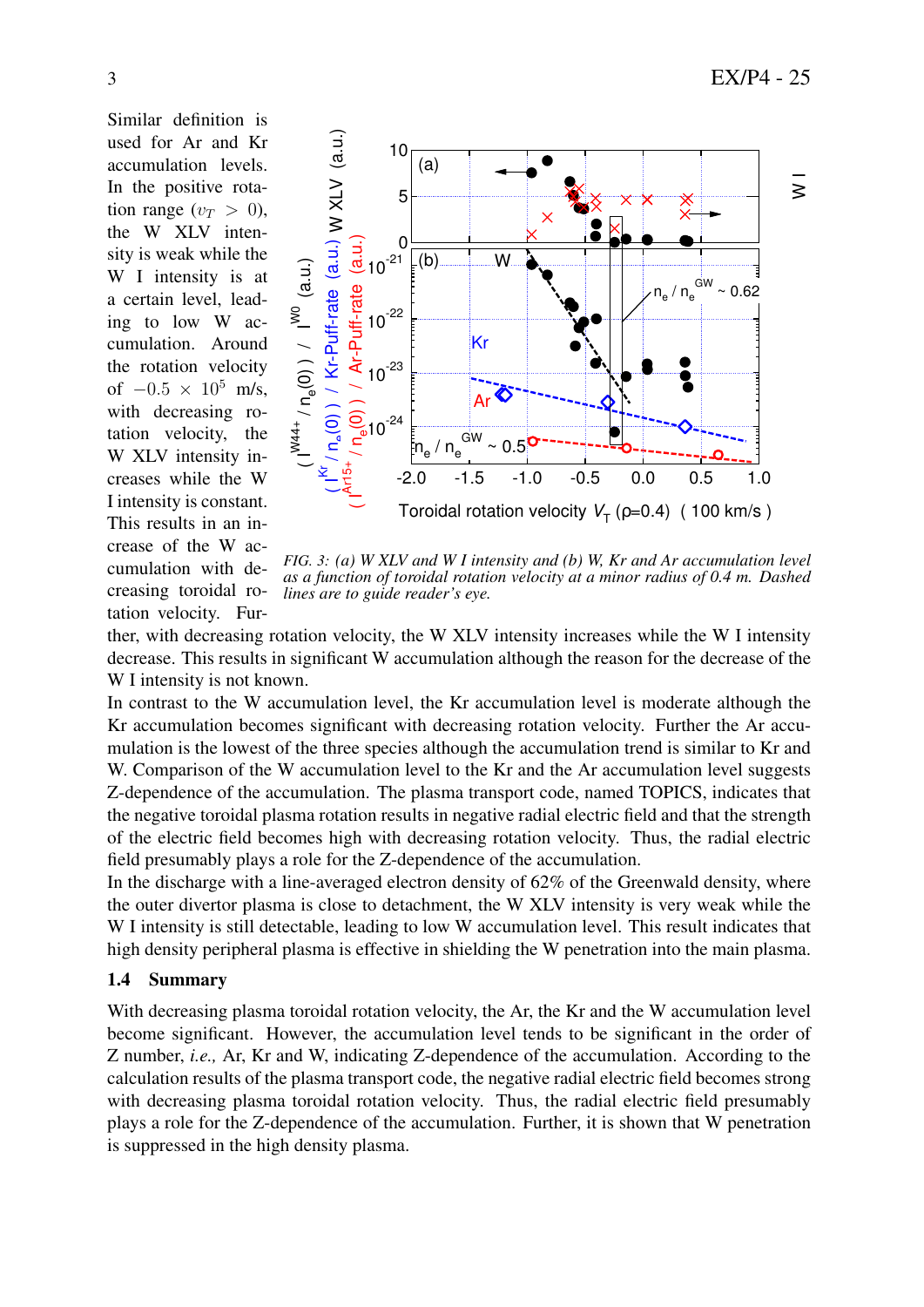## 2 Radiation process of carbon ions in the divertor plasma of JT-60U

Heat and particle control in a fusion reactor depends on whether the plasma flowing into the divertor is cooled sufficiently and whether the cold plasma such as a detached plasma is maintained. Remote radiative cooling, which is effective in detached plasmas, is one of the most straightforward methods. In tokamak devices with carbon tiles such as JT-60U [4] and DIII-D [5], it has been found that  $C^{3+}$  is one of the most dominant radiators in divertor plasmas, which contributes more than 60% of the total radiation power although  $C^{2+}$  is the strongest radiator in JET [6]. However, the source of the radiators has not been known: from which region, the main plasma or the divertor target plates, they flow into the radiative zone. In addition, the contribution fraction of  $C^{2+}$  and  $C^{3+}$  to the total radiation power is also unknown. Recently, it is reported that at the X-point in the detached plasma with MARFE, the volume recombination of  $C^{4+}$  was one of the processes to produce  $C^{3+}$  and that the electron temperature was too low for  $C^{3+}$  to ionize to  $C^{4+}$  [7]. More recently, it is reported that the ionization of  $C^{2+}$  was also one of the sources for  $C^{3+}$  and that the volume recombination of  $C^{3+}$  was not detected [8]. The present paper briefly summarizes the balance of ionization and recombination fluxes between  $C^{2+}$ ,  $C^{3+}$  and  $C^{4+}$ , and the radiation power fraction of  $C^{2+}$  and  $C^{3+}$  to the total radiation power based on these two works [7, 8].

## 2.1 Experimental

Figure 1 shows the viewing chords for the visible spectroscopic measurement. The divertor region is covered with a spatial resolution of *∼* 1 cm by 60 vertical and 32 horizontal viewing chords. Emission from the divertor plasma is transmitted to a visible spectrometer through optical fibers with a core diameter of 200 *µ*m. A grating with 300 grooves / mm is used to cover a wide spectral range of  $350 - 800$  nm. The entrance slit width was set at  $30 \mu m$ , leading to an instrumental width of 0.74 nm on the wavelength scale, and the frame rate of the CCD camera was set at 275 ms ( an exposure time of 50 ms plus a digitization time of 225 ms ). The detailed specification and setup of the spectrometer are found in Ref. [7]. With this spectrometer, the spectral lines of C III ( $4f^3F - 5g^3G : 407.0$  nm), C III ( $3s^3S - 3p^3P : 464.7$  nm),  $C \text{ III } (3p^1P - 3d^1D : 569.6 \text{ nm}), C \text{ III } (5d^3D - 6f^3F : 748.7 \text{ nm}), C \text{ IV } (3s^2S_{1/2} - 3p^2P_{3/2} : 580.12)$ nm), C IV (*n* = 5*p−*6*d* : 444*.*1 nm), C IV (*n* = 6*−*7 : 772*.*6 nm), C IV (*n* = 7*−*9 : 706*.*2 nm) and C IV ( $n = 7 - 10$ : 547.1 nm) were measured simultaneously with the 92 viewing chords. In Fig. 1, the viewing chord for a VUV ( Vacuum Ultra Violet) spectrometer [3] is shown, which corresponds to 17 - 29 ch of the viewing chords of the visible spectrometer. The spectral range of 20 - 120 nm is covered and the dispersion at a wavelength of 35 nm is 2.4 nm / mm. The absolute sensitivity of the spectrometer was calibrated by a branching ratio method. The determined sensitivity was nearly constant in the wavelength range of 30-70 nm, and this is consistent with the sensitivity relatively calibrated with a synchrotron radiation light source [9]. The detailed specification and setup of the spectrometer is found in Refs. [3] and [7], respectively. With this spectrometer, the spectral lines of C III ( $2p^{3}P - 3d^{3}D$ : 45.96 nm), C III ( $2p^{3}P - 3s^{3}S$ : 53.83 nm), C III ( 2p<sup>1</sup>P – 3d<sup>1</sup>D : 57.43 nm), C III ( 2s<sup>1</sup>S – 2p<sup>1</sup>P : 97.70 nm) C IV ( 2p<sup>2</sup>P – 3s<sup>2</sup>S : 41.97 nm), C IV ( 2s<sup>2</sup>S-3p<sup>2</sup>P : 31.24 nm), C IV ( 2p<sup>2</sup>D-3d<sup>2</sup>D : 38.42 nm), C IV ( 2p<sup>2</sup>P-4s<sup>2</sup>S : 29.70 nm), C IV (  $2s^2S - 4p^2P$  : 24.49 nm) and C IV (  $2p^2D - 4d^2D$  : 28.92 nm) were measured simultaneously.

Figure 1 also shows the positions of Langmuir probes and the viewing chords of a bolometer, which are similar to the vertical viewing chords for the visible spectrometer although the spatial resolution is *∼* 4 cm. Hereafter, the viewing chords of the bolometer are labeled by the viewing chord numbers corresponding to the vertical array for the visible spectrometer.

The present spectroscopic measurement was performed for an L-mode plasma at a plasma cur-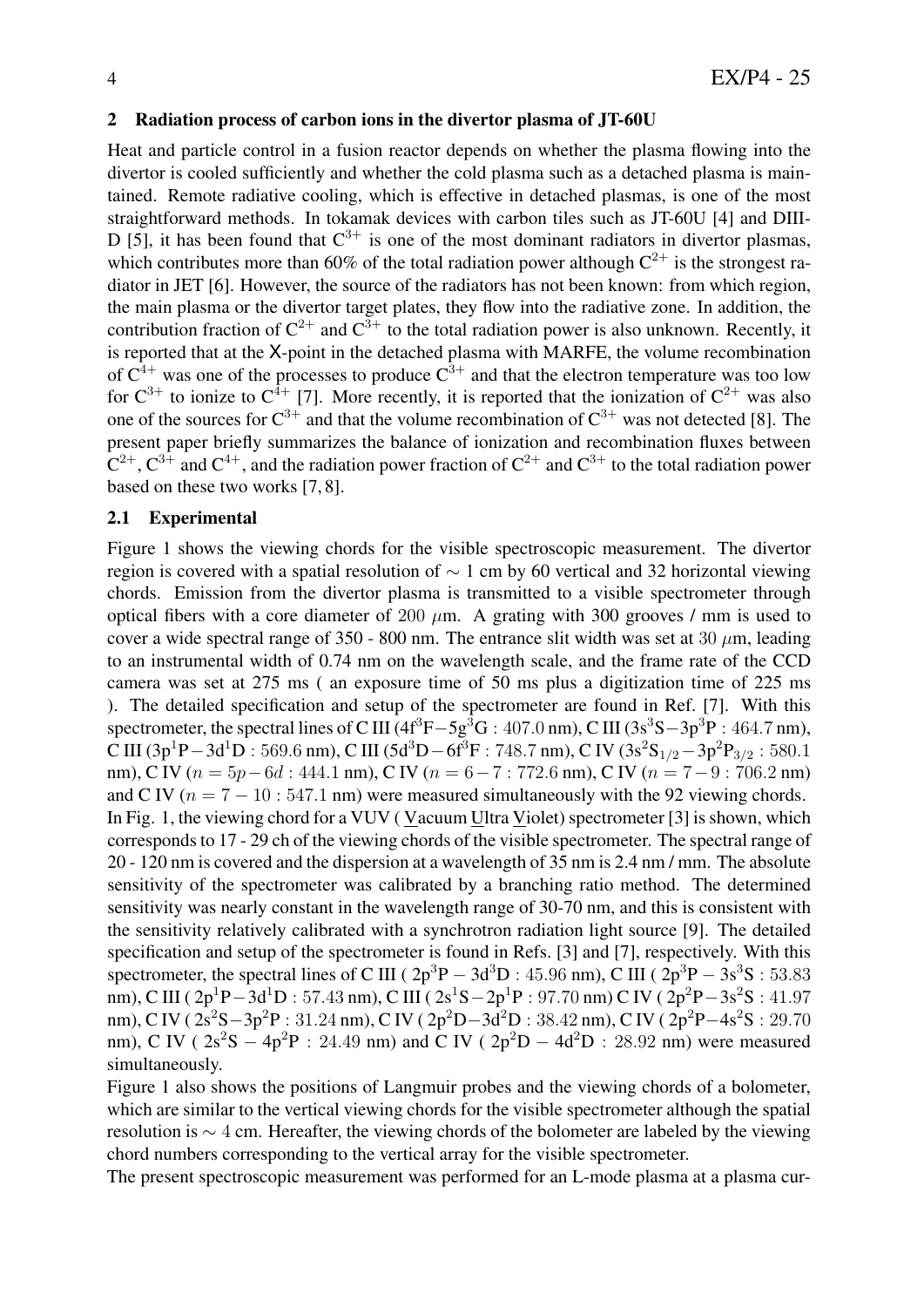rent of 1.0 MA and a toroidal magnetic field of 3.5 T with an X-point MARFE. In order to reduce statistical errors, the time-averaged intensities of the C III and C IV lines for 1.65 s ( 6 frames ) during the MARFE phase are analyzed.

### 2.2 Analysis model

The population densities of the excited levels of  $C^{2+}$  are analyzed with a collisional-radiative model. The collisional-radiative model also calculates a line-radiation energy rate per C III photon and ionization/recombination events per C III photon. By using these coefficients,the line-radiation power from  $C^{2+}$  and the recombination and the ionization flux are evaluated from the C III brightness. Similar analyses are performed for  $C^{3+}$  with a collisional-radiative model for  $C^{3+}.$ 

The temporal development of the population density of  $C^{i+}$ ,  $n_{C^{i+}(p)}$ , where  $i=2,3$ , is expressed as the differential equation,

$$
\frac{d}{dt}n_{C^{i+}(p)} = -\left\{\sum_{q < p} A(p,q) + \sum_{q \neq p} C(p,q)n_e + S(p)n_e\right\}n_{C^{i+}(p)} + \sum_{q > p} A(q,p)n_{C^{i+}(q)} + \sum_{q \neq p} C(q,p)n_e n_{C^{i+}(q)} + \left\{\alpha(p)n_e + \beta(p) + \gamma(p)\right\}n_{C^{i+1)+}}n_e + \sum_n q^{CX}(n,p)n_{D^0(n)}n_{C^{i+1)+}},\tag{1}
$$

which is coupled with similar equations for other levels. Here *p* and *q* stand for a level that is determined by a principal quantum number *n* or combination of *n* and an azimuthal quantum number *l*. In Eq.(1),  $q < p$  means that level *q* lies energetically lower than level *p*. The spontaneous transition probability from level *p* to level *q* is denoted by  $A(p, q)$ . The rate coefficients for electron impact excitation if  $p < q$  (de-excitation if  $p > q$ ) and ionization are denoted by  $C(p, q)$  and  $S(p)$ , respectively. The rate coefficients for three-body, radiative and di-electronic recombination are denoted by  $\alpha(p)$ ,  $\beta(p)$ , and  $\gamma(p)$ , respectively. These rate coefficients are functions of electron temperature  $T_e$ . The rate coefficient for the charge exchange recombination from  $D^0(n)$  to  $C^{i+}$  is denoted by  $q^{CX}(n, p)$ , which is a function of impact energy between  $D^0(n)$  and  $C^{i+}$ . In Eq.(1),  $n_e$ ,  $n_{C^{i+}}$  and  $n_{D^0(n)}$  denote electron density,  $C^{3+}$  density and  $D^0(n)$ population density, respectively. On the assumption that the quasi-steady-state solution is valid, the time derivative of Eq.(1) can be set at 0. Then the set of coupled differential equations reduces to the set of coupled linear equations. The steady-state solution for the population density of C*<sup>i</sup>*<sup>+</sup> is obtained as

$$
n_{\mathbf{C}^{i+}(p)} = R_0(p)n_{\mathbf{C}^{i+}} + R_1(p)n_{\mathbf{C}^{i+1+}} + R_{\mathbf{C}(\mathbf{X}}(p)n_{\mathbf{D}^{0}}n_{\mathbf{C}^{i+1+}}, \tag{2}
$$

where  $n_{\mathbb{C}^{i+}}$  denotes the ground-state density of  $\mathbb{C}^{i+}$ . Here,  $R_0(p)$  and  $R_1(p)$  are population coefficients as functions of  $T_e$  and  $n_e$ , while  $R_{CX}(p)$  is a population coefficient as functions of  $T_e$ ,  $n_e$ , and the impact energy between  $D^0$  and  $C^{(i+1)+}$ . The first term of Eq.(2) is referred to as the ionizing plasma component,  $n_{ci+(n)}^{ioniz}$  $\frac{1}{C^{i+}(p)}$ , the second term as the recombining plasma component,  $n_{\mathbf{C}^{i+\{n\}}}^{recomb.}$  $\chi^{recomb}_{C^i+(p)}$ , and the third term as the charge exchange ( CX ) recombining plasma component,  $n_{\mathcal{C}^{i+1}}^{CX}$  ${}^{CX}_{\text{C}^{i+}(p)}$ . The calculated population density of  $\text{C}^{2+}$  for the ionizing plasma component and those of  $C^{3+}$  for the ionizing and the recombining plasma component are shown in Figs. 4 (a) and (b), respectively, as a function of the term energy of the upper level of the transition, or the energy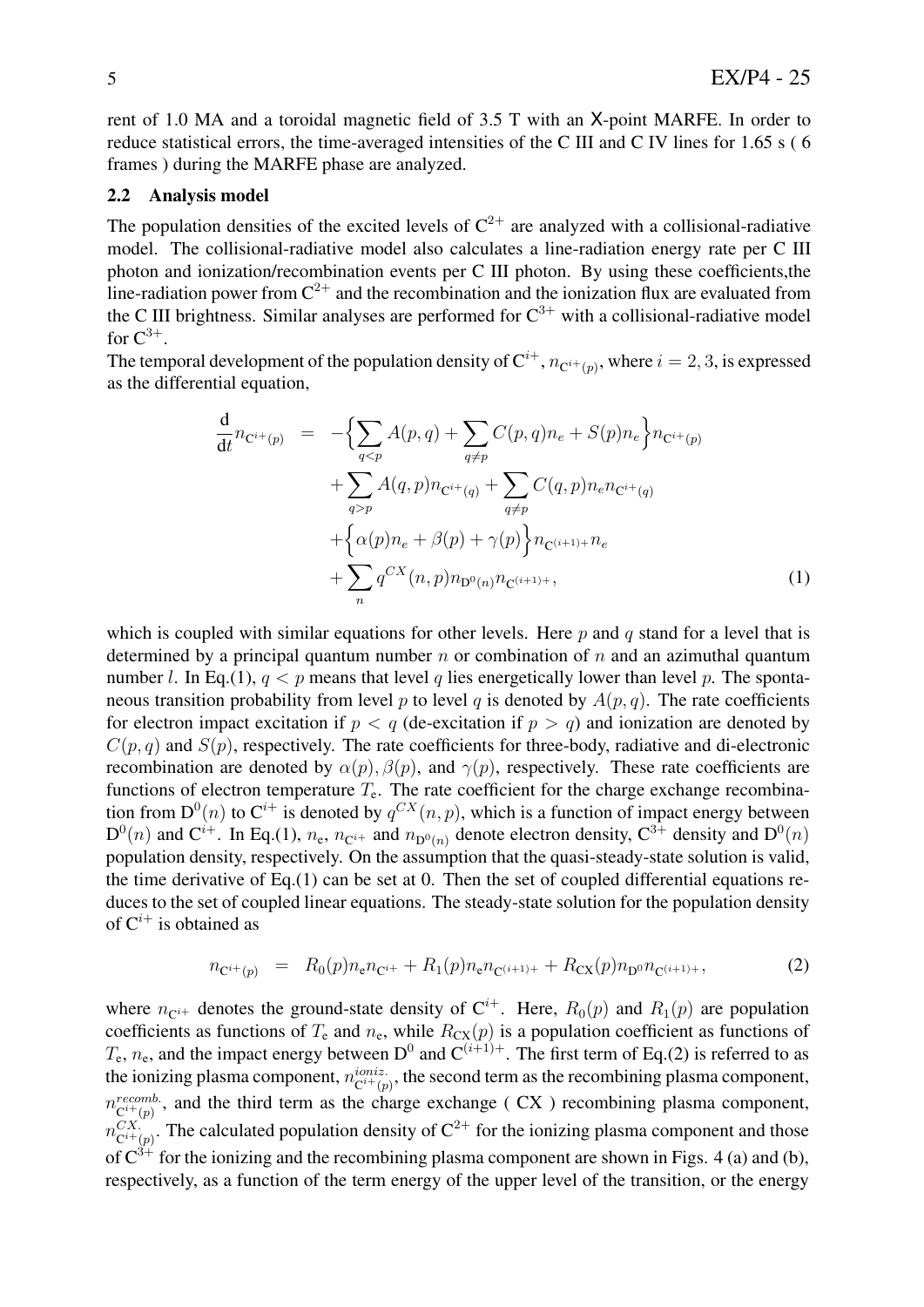from the ground state. In comparison with the measured population density, the population density is divided by the statistical weight,  $w_g(p)$ . Here,  $w_g(p) = 2p^2$  if p is the principal quantum number.

### 2.3 Results

#### 2.3.1 Population analysis

The line-integrated population density is inferred from the following equation, *n meas.*  $\mathrm{C}^{i+}(p)$  $L$  $I(p,q)$  /  $A(p,q)$  $(m^{-2})$ . Here  $I(p,q)$  (ph m<sup>-2</sup>s<sup>-1</sup>) is the measured C III or C IV brightness, and *L* (m) the length of the emission zone along a viewing chord. Further, the population density is divided by the statistical weight of the upper level of the transition,  $w_g(p)$ . In Figs. 4 (a) and (b), respectively, the population densities from the VUV C III and C IV lines are plotted together with those from the visible C III and C IV lines, which are volumeaveraged for the same observation volume as the VUV spectrometer, which corresponds to the volume between 17 ch and 29 ch. To fit the measured C III population densities with those calculated by the collisional-radiative model, a regression analysis was performed with the electron temperature, the electron density, the neutral deuterium density and the ratio of  $C^{3+}$  to  $C^{2+}$  density as the free parameters, on the assumption that temperatures of a neutral



*FIG. 4: Comparison of measured line-integrated population density and fitted population density, divided by the statistical weight, as a function of term energy of the excited level (a) for C III and (b) C IV.*

deuterium and a  $C^{3+}$  ion were equal to the electron temperature. As shown in the figure, the result of the regression analysis indicates that the ionizing plasma component dominates the population density, meaning that the recombining plasma component is not detected. The determined electron temperature and density are 7.8 eV and  $1.0 \times 10^{20}$  m<sup>-3</sup>, respectively. Note that the charge exchange recombining plasma component is absent because the residual between the regression curve and the measured population densities becomes large with increasing neutral deuterium density over zero. The mean-free-path of a neutral deuterium, calculated from an ionization rate coefficient (  $7.3 \times 10^{-15}$  m<sup>3</sup>s<sup>-1</sup>) at an electron temperature of 7.8 eV and density of  $1.0 \times 10^{20}$  m<sup>-3</sup>, taken from Ref. [10], is 3.5 cm on the assumption that the neutral deuterium temperature is equal to the electron temperature. Given that the spatial spread of the strong C III emission zone is *∼* 20 cm , where the viewing chord interval is *∼* 1 cm, it is considered that the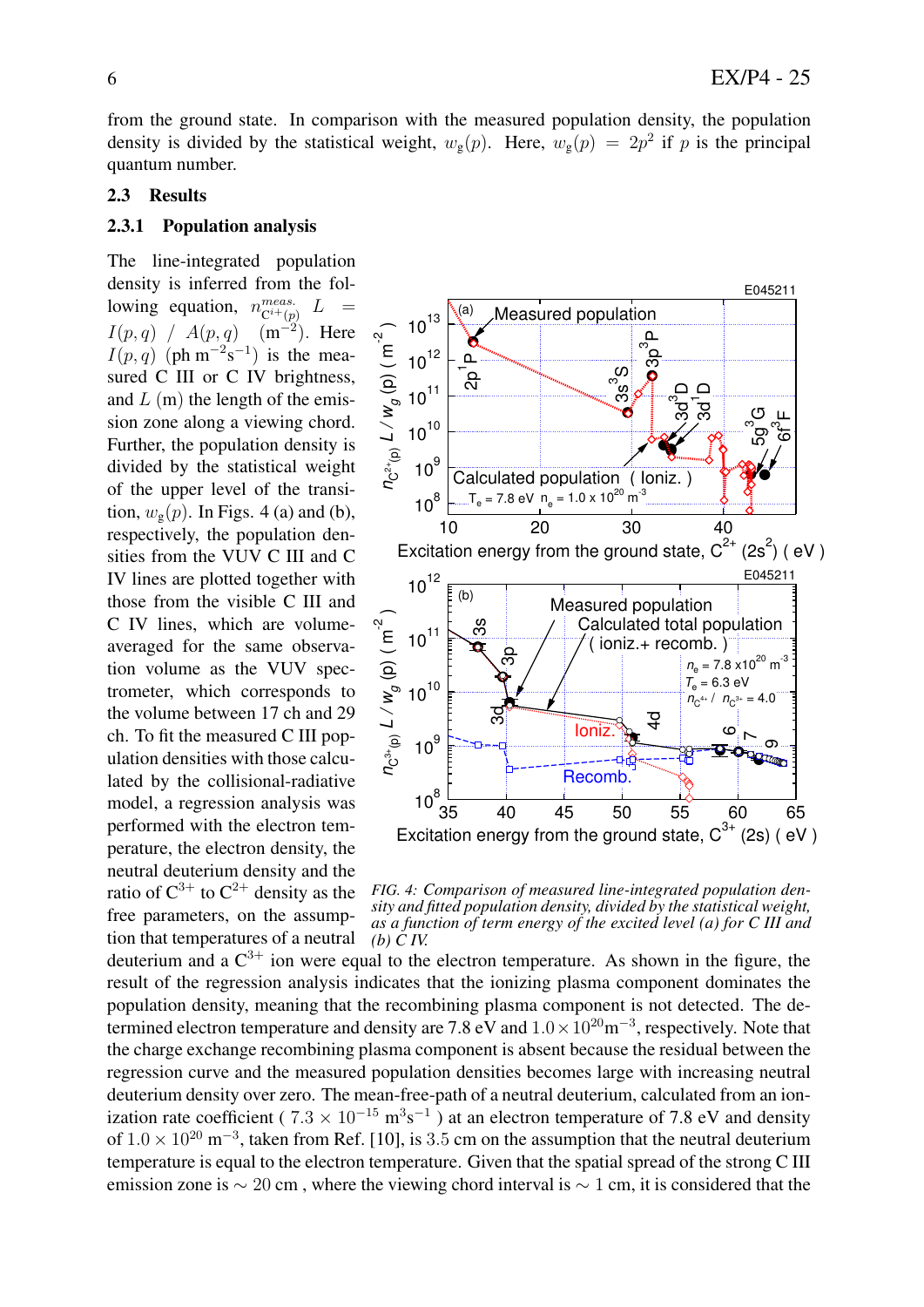neutral deuterium penetration into this zone is limited. This estimation supports the collisionalradiative model analysis, which resulted in absence of the charge exchange recombining plasma component.

Similar analysis for C IV, shown in Fig. 4 (b) indicated that the recombining plasma component dominated the population density with levels  $\geq 5$  of C IV, which term energies are higher than 55 eV. This supports that the population densities of all the levels of C III is dominated by the ionizing plasma component because the ionization potential of C III ( 47.9 eV ) is lower than the term energy of the  $n = 5$  level of C IV ( $\sim$  56 eV).

## 2.3.2 Radiation power and ionization/recombination flux

The radiation power from the ionizing plasma component is evaluated from the absolute intensity of C III ( $3s^3S - 3p^3P$ ) with the coefficient shown in Fig. 3 of Ref [8]. Given that the absolute intensity of C III ( $3s^3S - 3p^3P$ ) averaged between the viewing chords 17 ch and 29 ch, which correspond to the viewing chord of the VUV spectrometer, is  $4.0 \times 10^{20}$  ph m<sup>−2</sup>s<sup>-1</sup> and that the 'radiation / C III (  $3s^3S - 3p^3P$ )' coefficient at an electron temperature of 7.8 eV and an electron density of  $1.0 \times 10^{20}$  m<sup>-3</sup> is  $1 \times 10^{-15}$  J ph<sup>-1</sup>, then the radiation power of the ionizing plasma component is estimated to be 0*.*4 MW m*−*<sup>2</sup> , which corresponds to 30 % of the total radiation power measured by the bolometer, 1*.*4 MW m*−*<sup>2</sup> . Similar evaluation for C IV ionizing and recombining plasma component results in a radiation power of 0*.*8 MW m*−*<sup>2</sup> (60% of the total radiation power) and 30 kW m*−*<sup>2</sup> (2%), respectively.

The ionization flux of  $C^{2+}$  is evaluated in a similar way to the radiation power evaluation. As shown in Fig. 3 of [8], the 'ionization / C III ( $3s^3S - 3p^3P$ )' coefficient is 0.4 at an electron temperature of 7.8 eV and an electron density of  $1.0 \times 10^{20}$  m<sup>-3</sup> and the absolute intensity of the C III line is  $4.0 \times 10^{20}$  ph m<sup>-2</sup>s<sup>-1</sup>, leading to the C<sup>2+</sup> ionization flux of  $1.6 \times 10^{20}$  m<sup>-2</sup>s<sup>-1</sup>. Similar analysis for C IV results in an ionization flux of  $C^{3+}$  to  $C^{4+}$  of 2.0  $\times$  10<sup>18</sup> m<sup>−2</sup>s<sup>-1</sup> and a recombination flux of  $C^{4+}$  to  $C^{3+}$  of  $2.2 \times 10^{20}$  m<sup>-2</sup>s<sup>-1</sup>.

# 2.4 Discussion and summary

The above evaluation are summarized in Fig. 5. The lineradiation power from the ionizing plasma component of  $C^{2+}$ and  $C^{3+}$  were evaluated to be, respectively 30% and 60% of the total radiation power while the line-radiation power from the recombining plasma component of  $C^{3+}$  was only a few percent. The  $C^{3+}$ 



*FIG. 5: From the left, the radiation from ionizing component, the ionization flux, the spatial distribution of the emissivity, the recombination flux, and the radiation from recombining component of*  $C^{3+}$  *(upper ) and*  $C^{2+}$  *(lower).* 

production flux, *i.e.*, the recombination flux of  $C^{4+}$  into  $C^{3+}$  and the ionization flux of  $C^{2+}$ into  $C^{3+}$  were, respectively, 220 and  $160 \times 10^{18}$  m<sup>-2</sup>s<sup>-1</sup>. In contrast, the  $C^{3+}$  loss flux, *i.e.*, the recombination flux of  $C^{3+}$  into  $C^{2+}$  was not detected and the ionization flux of  $C^{3+}$  into  $C^{4+}$ was 2 × 10<sup>18</sup> m<sup>−2</sup>s<sup>−1</sup>. Hence the C<sup>3+</sup> production flux is higher by two orders of magnitude than